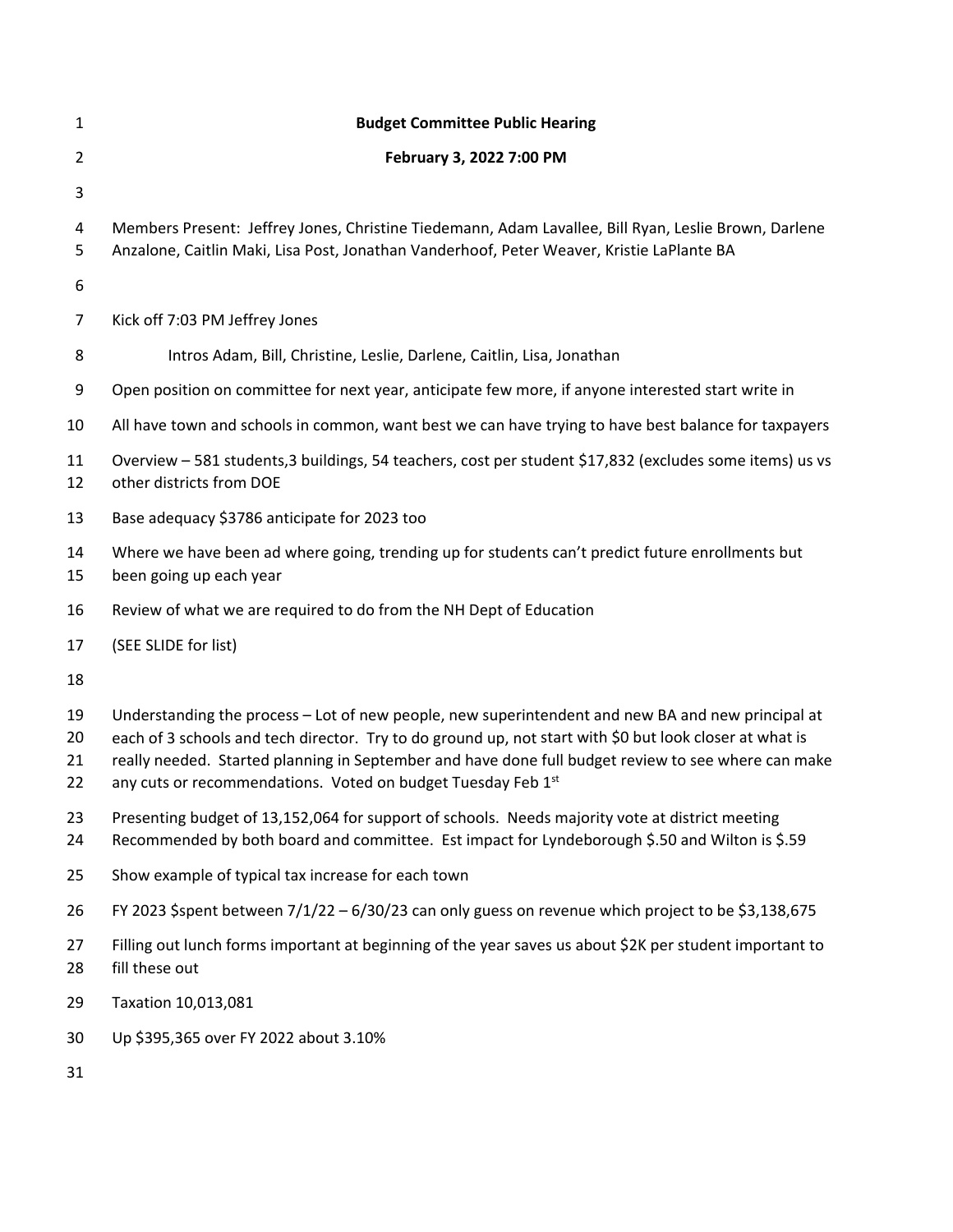- Slide showing how much we have discretion over breakdown of set costs we have no control over only
- leaves about 10% to "play with"
- Key Items:

| Vehicle for the school \$45,800 use truck for moving equipment between schools,                                           |
|---------------------------------------------------------------------------------------------------------------------------|
| transporting snow blowers, clean up individual was using personal vehicle for this to                                     |
| align with protecting school and employee decided to add purchase of vehicle for the                                      |
| school. Looked at all options best was to purchase outright                                                               |
| Tennis Court removal - too expensive to replace, it has become unusable and dangerous<br>$\bullet$                        |
| best course to remove court and install a field - \$20K                                                                   |
| Collective Bargain-Approved last year in 2021 meeting annual avg increase already<br>$\bullet$                            |
| baked in                                                                                                                  |
| Inflation - something we are all facing food, technology, equipment                                                       |
| Student: teacher ratio elementary school esp. 3 <sup>rd</sup> and 4 <sup>th</sup> grades- Use ESSER funds to<br>$\bullet$ |
| assist cover loss of learning                                                                                             |
| Technology strategy - taking a hard look at this, where do we want to spend \$<br>$\bullet$                               |
| Maximize COVID funds<br>$\bullet$                                                                                         |
| ESSR Funds - COVID incurred costs                                                                                         |
| <b>Federal Funds</b><br>$\bullet$                                                                                         |
| Guidelines on what can be used for, impact on students<br>٠                                                               |
| Can't be things already budgeted for<br>٠                                                                                 |
| ESSR 1 - \$45K used for cleaning, transportation, technology, food service -<br>٠                                         |
| ESSR 2 - \$304K already used cleaning, technology, summer school, etc<br>٠                                                |
| ESSR 3 - have balance \$517K - big items already tagged for new boiler-use by end of<br>$\bullet$                         |
| 2024                                                                                                                      |
| Wages and benefits overview -                                                                                             |
| Breakdown of \$336K increase<br>$\bullet$                                                                                 |
| Non-Wages and benefits - One time vs ongoing costs                                                                        |
| General Fund and revenue trends                                                                                           |
| Increase in general fund at moderate rate offsetting lost revenue - consider inflation<br>٠                               |
|                                                                                                                           |
| <b>Warrant articles</b>                                                                                                   |
| Proposed by school board voted on by both                                                                                 |
| 5 - To capital reserves fund \$130K                                                                                       |
| Lyndeborough tax .17 and Wilton .19<br>$\circ$                                                                            |
| 6 - SPED \$100K - will get us to the \$300K target we set few years ago                                                   |
| Lyndeborough tax .13 and Wilton .15<br>$\circ$                                                                            |
|                                                                                                                           |